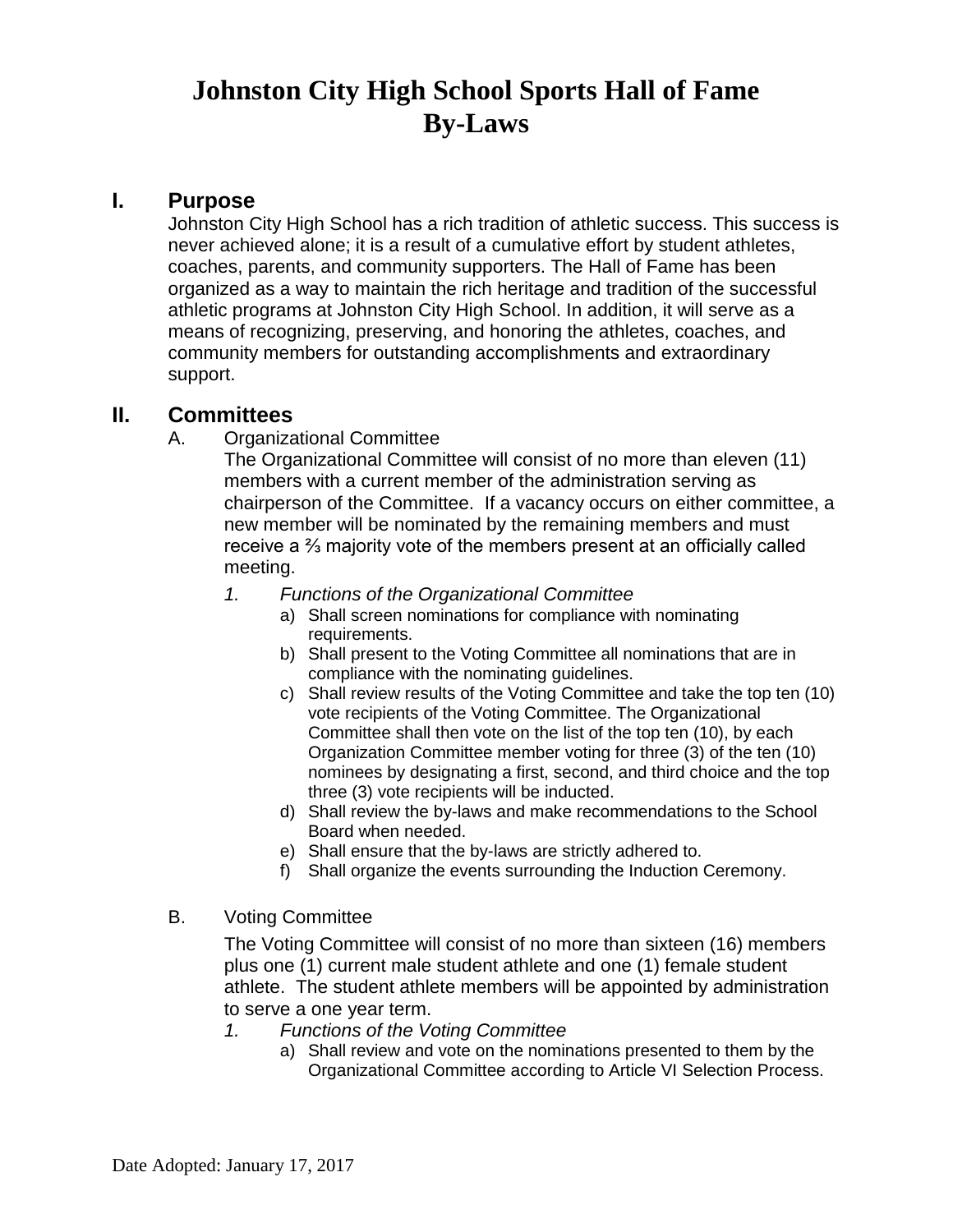# **Johnston City High School Sports Hall of Fame By-Laws**

### **III. Meetings**

- A. Meetings will be called as needed by District Administration.
- B. A simple majority of the committee must be present for any business to be conducted.
- C. All meetings will be held at Johnston City Schools, unless otherwise posted.
- D. Minutes for each meeting will be held and recorded for future reference. All votes will be recorded for public record when they pertain to any by-law changes. A ⅔ majority vote of the members present of the Organizational Committee must be obtained before by-law changes can occur.

## **IV. Qualifications for Membership into the Athletic Hall of Fame**

- A. Athlete: An athlete to be considered for nomination must have been out of Johnston City High School for a period of five years. He/she must have had an outstanding career at JCHS while participating in sports. The following criteria may be used: established or broken a school record, All-Conference, All-South, All-State or All-American or accomplishments beyond high school.
- B. Coach/Athletic Director: For a coach or athletic director to be considered for nomination, he/she must have made a significant contribution while at Johnston City High School. Must have demonstrated a high level of success as demonstrated by wins, league championships, and/or success in regional and state competition, and/or membership in state, college, or national hall of fames.
- C. Contributors/Supporters of Johnston City Athletics: Friends of Indian Athletics could be townspeople, former students, teachers, school administrators, media personnel, etc., who through the years have been strong supporters of Johnston City High School Athletics.
- D. Teams: For a team to be considered for nomination, that team must have distinguished itself from all the other teams in terms of their accomplishments.

## **V. Nomination Process**

- A. Nominations will be accepted at any time to be considered for Hall of Fame membership. Once a team or individual is nominated they shall remain on the list for future consideration. Only nominations on file prior to April 1st of any year will be considered for the current year's class of inductees.
- B. Nominations must be submitted to the Organizational Committee in writing on the form provided by the Organizational Committee. Nominations must contain a rationale for consideration with other supporting documentation (ie: records, scorebooks, yearbooks, or newspaper clippings). All nomination forms must be completed in their entirety and signed by the nominator. Any incomplete nomination forms will not be accepted or